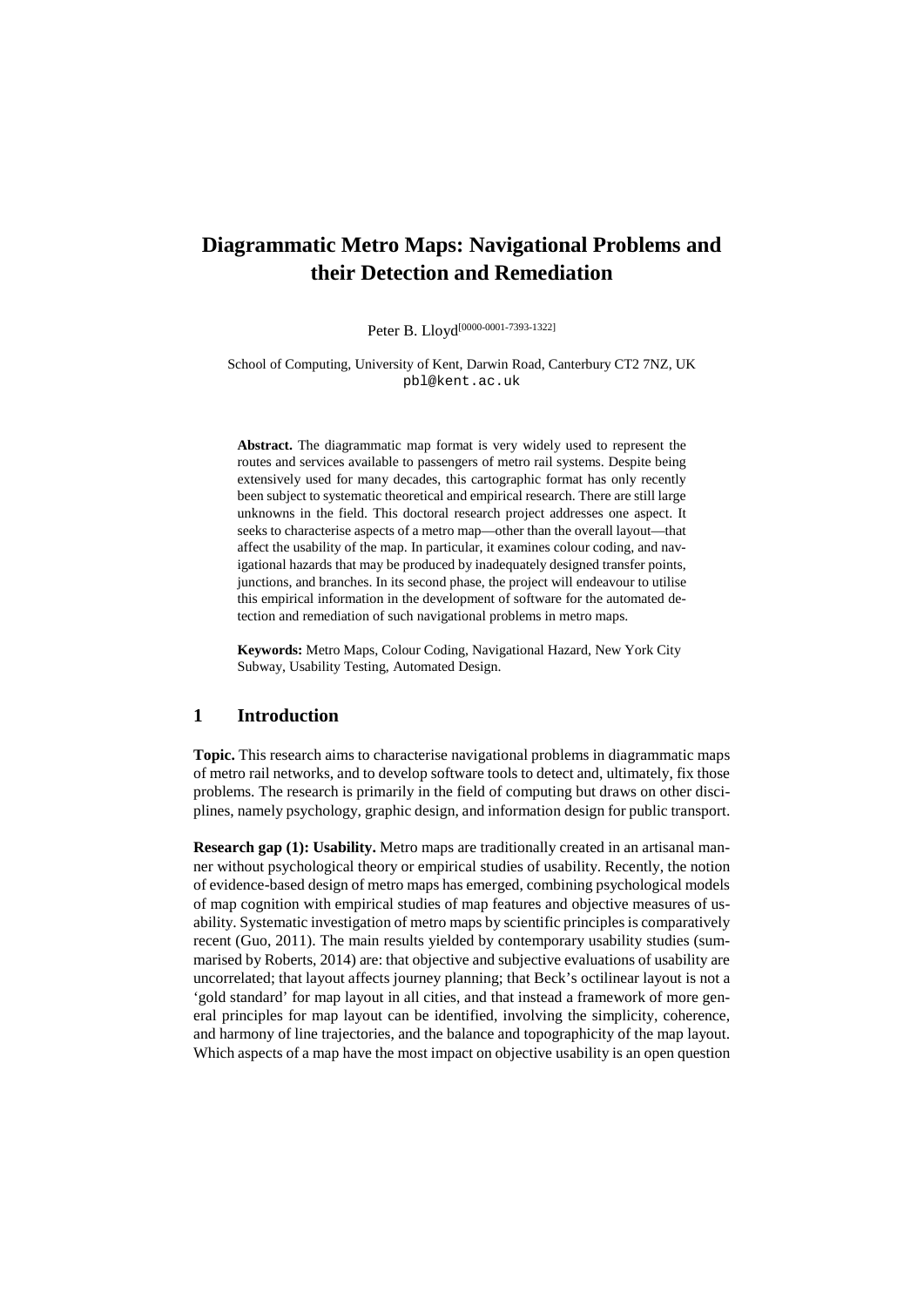for empirical research. Factors likely to influence usability are: overall layout; colour coding; symbolism and layout of transfer stations; symbolism of non-transfer stations; junction layout; and positioning and typography of labels. What these investigations lack so far is a consideration of the 'micro-design' of localised features such as transfers and junctions, as opposed to the 'macro-design' of layout.

**Research gap (2): Automated design.** In parallel with research on map usability, the past fifteen years have seen progress on automated map design. Three main methods of automatically laying out metro maps have been proposed (see Wolff's (2007) review). Stott & Rodgers (2004) employed a hill-climbing multi-criteria optimization, which is flexible and lets us experiment with different selections of criteria and weightings. Hong (2006) proposed a force-directed model, which is well established for pure diagrams but does not naturally lend itself to diagrams coupled to an underlying geography. Nöllenburg and Wolff (2006) used a mixed-integer programming (MIP) method, a general-purpose global optimisation procedure. A fourth can be noted: Anand et al.'s (2007) simulated annealing method. This work has so far been dominated by the problem of laying out the map, not localized design features. It has also lacked input from cognitive theories that have begun to emerge from the empirical work on usability.

**Research Question.** The research questions in my doctoral project are: 1) What are the major factors—besides layout—that affect usability in metro maps, and how can we characterise them with reference to psychological models of map reading? 2) How can hazards arising from those factors be algorithmically detected and rectified?

**Approach so far.** Guided by an outline psychological model of map reading, I made an empirical study of the effect of colour-coding and local navigational hazards in the NYC subway map. This used experimental variants of the official map, and 300 paid volunteers recruited through Mechanical Turk. The first analysis (Lloyd et al., 2018) reports on colour coding. Further phases in hand, on journey planning and navigational hazards, will yield information on features in maps that lead to misnavigation.

### **2 Work that has been completed**

The first analysis established that, as predicted, the colourcoding of metro maps by individual route improves the accuracy with which a map user can trace a route through the map. Also, that local navigational hazards can have a major effect on the usability, and interact with the effect of



**Figure 1** Trunk and route colour versions: where route-tracing 'slips'